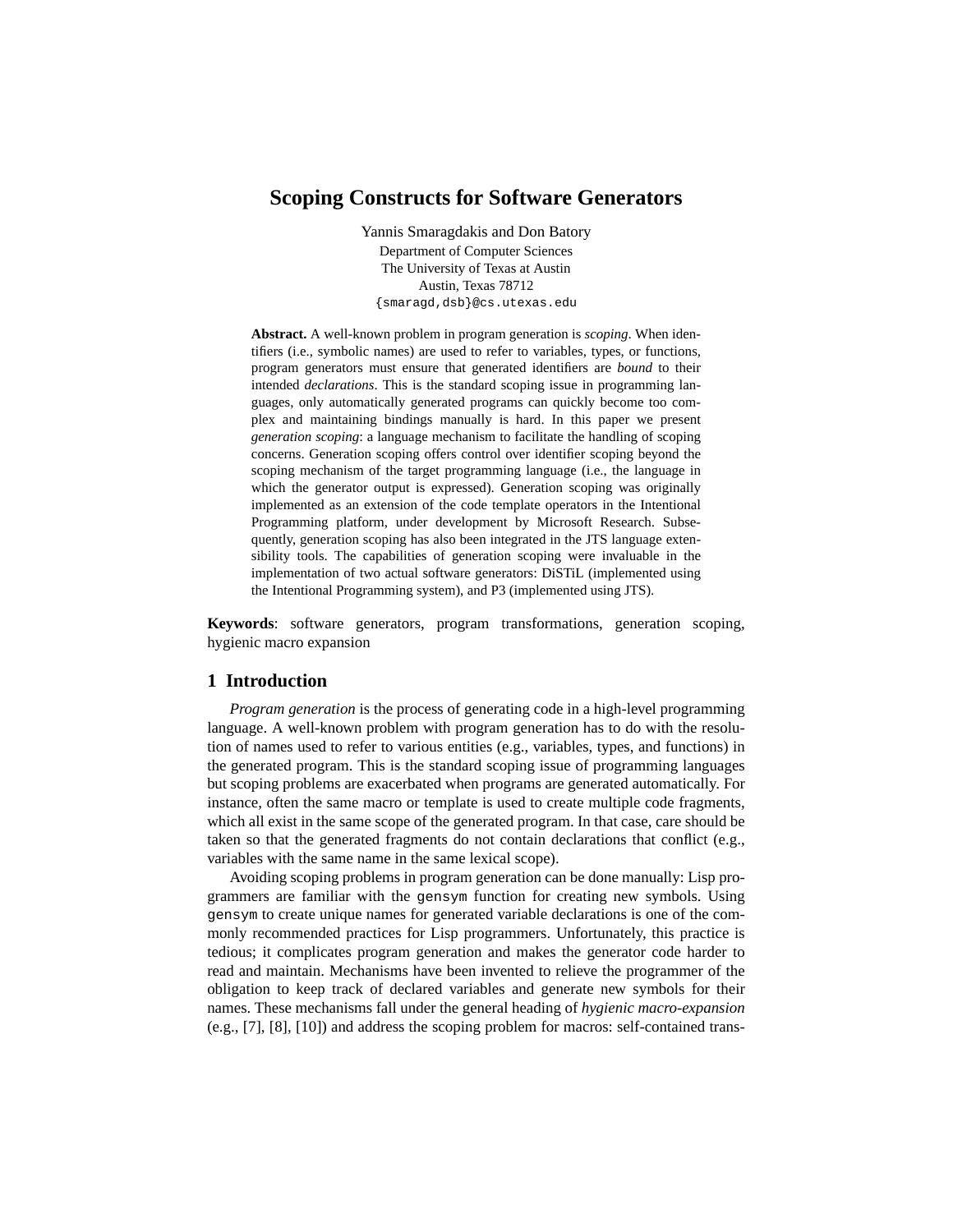formations that are both specified and applied in the *same* program. A desirable property in this setting is *referential transparency*: identifiers introduced by a transformation refer to declarations lexically visible at the site where the transformation is defined—not where it is applied. In this paper we adapt the ideas of hygienic macro-expansion to a more general program generation setting, where referential transparency is not meaningful. Our mechanism can be used for *software generators*, which are essentially stand-alone compilers. The definition of transformations in software generators has no lexical connection to the program generated by these transformations (for instance, the generator program and the generated program may be in different programming languages). Our mechanism is called *generation scoping* and gives the generator programmer explicit and convenient control over the scoping of the generated code. (In fact, the generation scoping idea was invented independently of hygienic macro-expansion techniques, but in the process we essentially re-invented the principles that are common to both generation scoping and hygienic macro expansion.)

Generation scoping has been implemented on two language extensibility platforms: Microsoft Research's Intentional Programming system [13] and the Jakarta Tool Suite (JTS) [1]. Two component-based software generators, DiSTiL [14] and P3 [1], were built using generation scoping. In both cases, generation scoping proved invaluable, as it simplified the generator code and accentuated the distinction between executed and generated code.

## **2 Background: Scoping for Generated Programs**

For a quick illustration of some of the scoping issues in program generation, we will use an (imaginary<sup>1</sup>) extension of the C language with *code template operators*. We introduce two such operators: quote (abbreviated as ') and unquote (abbreviated as \$). quote designates the beginning of a code template and unquote escapes from it to evaluate a code generating expression.<sup>2</sup> Consider generating code to iterate over a text file and perform some actions on its data. A possible implementation in our example language is shown below, with the quoted code appearing in bold:

```
CODE CreateForAllInFile (CODE filename, CODE actions)
{ return '{ FILE *fp;
         if ((fp = fopen($filename, "r")) == NULL)
           FatalError(FILE_OPEN_ERROR);
         while ( feof(fp) == FALSE) {
           int byte = fgetc(fp);
           $actions;
         }
        }
\} (1)
```
<sup>1</sup> Actually, this extension of C with meta-programming constructs corresponds closely to the state of the Intentional Programming system in 1995, when generation scoping was implemented.

<sup>2</sup> These operators are analogous to the LISP "backquote" and "comma" macro pair or the Scheme quasiquote and unquote primitives [6].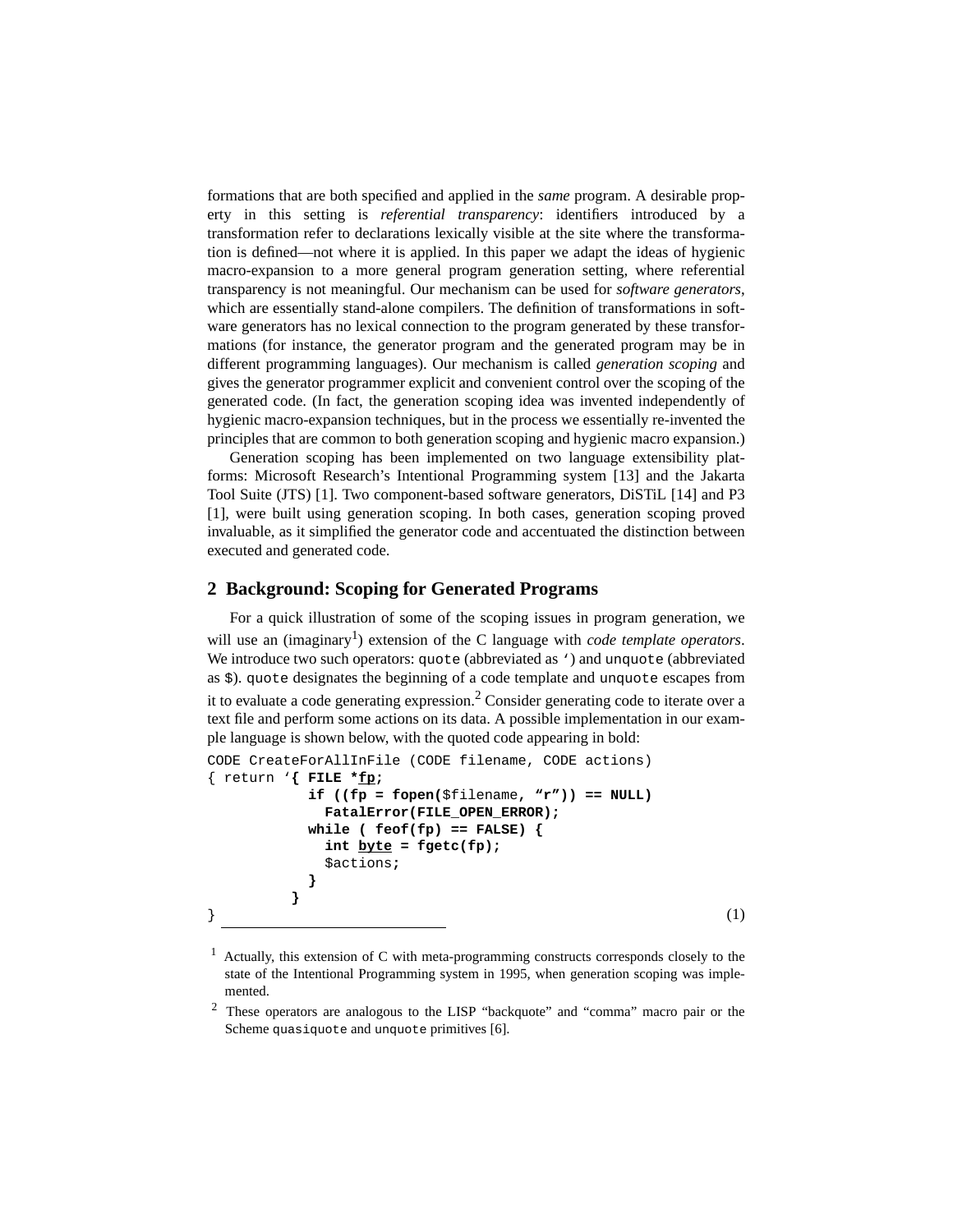The first scoping issue in the above code has to do with the scope used to bind the references in the generated code fragment. That is, the generated code fragment only has meaning in a lexical environment where FILE, FatalError, fopen, etc., are defined. We will disregard this issue for now and concentrate on the scope of generated *declarations*.

In the above example, two declarations are generated (these are underlined in the code). The scope of these declarations should be quite different. The first is the declaration of file pointer fp. This variable should be invisible to user code—the code fragment represented by actions should not be able to refer to fp. This is the rule of *hygienic* program generation and it ensures that no accidental capture of references can occur: the code fragment represented by actions may contain a reference to some fp, but this will never be confused with the fp generated by the code above. Obviously, this is a good property to guarantee. The f<sub>p</sub> variable is just an implementation detail and its name should be protected from accidental clashes with other names that may be in use.

The generated declaration of variable byte, on the other hand, demonstrates the need for *breaking the hygiene*. Variable byte represents the current character being read from the text file. The code represented by actions should be able to access byte—in fact, byte is the only interface for exploiting the functionality of traversing the text file.

To illustrate the above points, consider an example use of the CreateForAllIn-File function. A program can have a file pointer, fp, that points to a text file. We may want to generate code that determines whether a file is a prefix of the file pointed to by fp:

# CreateForAllInFile(**'("prefix.txt")**,

**'{if (byte != fgetc(fp)) return -1;}** );

The fp identifier above is *not* the same as the fp introduced accidentally by the CreateForAllInFile function in (1). Nevertheless, a naive generation process will result into fp (above) accidentally referring to the internal variable of CreateForAllInFile. This is a scoping problem that we want to avoid, so that the client of CreateForAllInFile can be oblivious to the choice of name used for the internal file pointer variable. On the other hand, the reference to byte *should* refer to the variable whose declaration is generated in (1). Clearly, it is hard to satisfy both requirements with code fragment (1), as the two declarations are never differentiated. We now discuss two existing approaches to scoping and why they are not sufficient for our purposes.

**First Approach: Generating Unique Symbols Manually.** The simplest way to satisfy this dual requirement is manually. We can generate a unique symbol for all declarations that should be hidden from other code. This is, for instance, a common practice for Lisp programmers, who can use the gensym function to create unused, unique names in generated code. With our example language and the code fragment in (1), we get: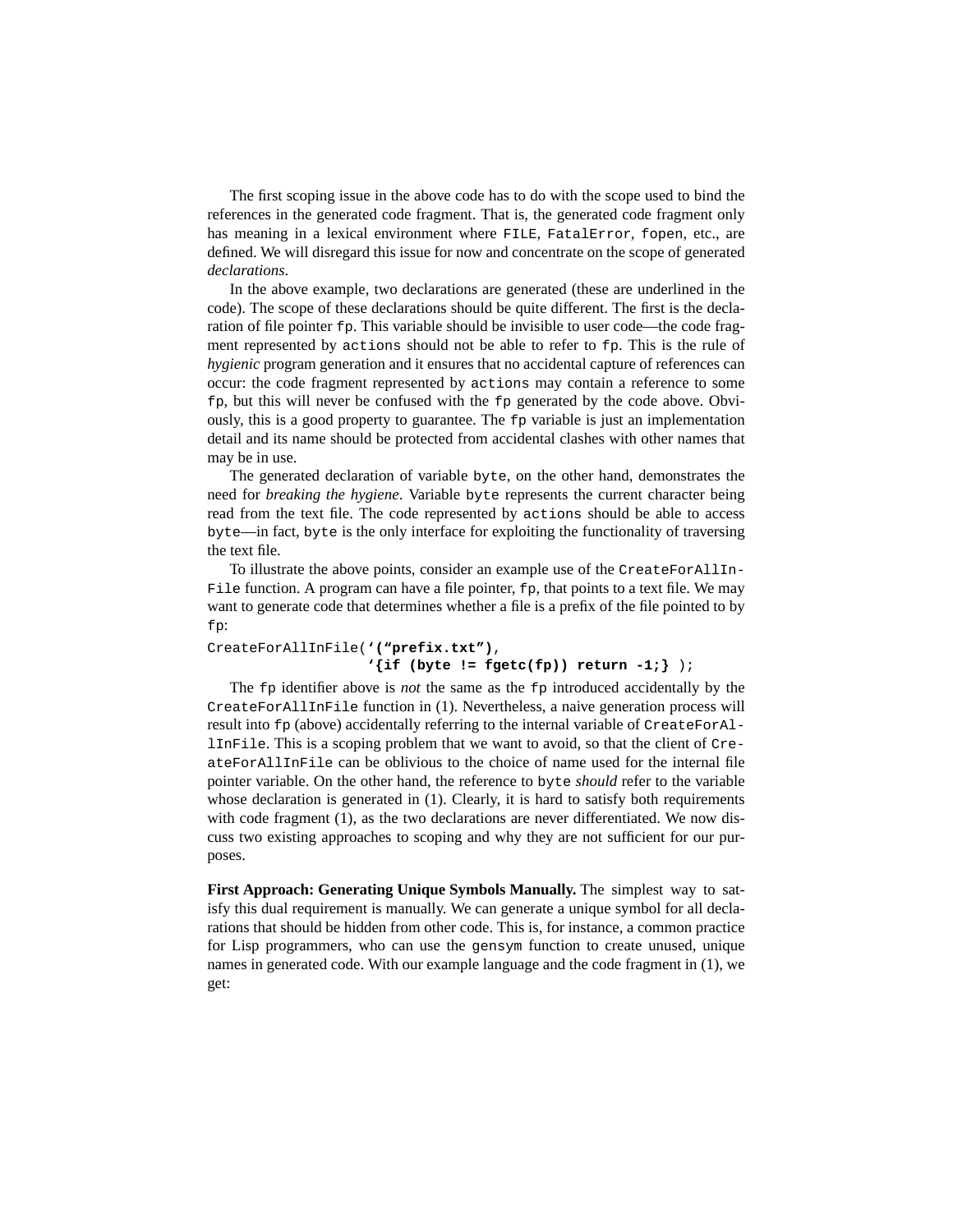```
CODE CreateForAllInFile (CODE filename, CODE actions)
{ CODE mfp = genusym();
 return '{
          FILE *$mfp;
          if (($mfp = fopen($filename, "r")) == NULL)
           FatalError(FILE_OPEN_ERROR);
         while ( feof($mfp) == FALSE) {
           int byte = fgetc($mfp);
           $actions;
          }
        }
\} (2)
```
For typical software generators, where many code fragments are created and composed, this solution is clearly unsatisfactory. The code becomes immediately harder to read and maintain, with many alternations between generated (quoted) and evaluated (unquoted) code. The intention that the mfp (for meta-file-pointer) variable holds a single variable name (and not an entire expression) is not enforced at the language level. Furthermore, understanding the code generated by code fragment (2) requires understanding the control flow of (2) (e.g., to ensure that the value of  $mfp$  never changes).

The most important disadvantage of the "manual" creation of unique identifiers, however, is that the generator programmer has to *anticipate* which identifiers may cause name clashes and need to be hidden. The most likely problem with code fragment (2) is that the generated code will be used in a lexical environment where an identifier like FILE, FatalError, etc., does not have the meaning intended by the author of (2). The only way to avoid this problem is to use unique symbol names for *all* definitions. Then the new names will have to be passed around in the generator code so that only their legitimate clients have access to them. For instance, one can imagine that the actual name for procedure FatalError will need to be a new, unique symbol (to avoid accidental capture), which is then passed as a parameter to Create-ForAllInFile, resulting in a more complicated code fragment:

```
CODE CreateForAllInFile (CODE mFatalError, CODE filename, CODE
actions)
\{ CODE mfp = qensym();
 return '{
          FILE *$mfp;
          if (($mfp = fopen($filename, "r")) == NULL)
           $mFatalError(FILE_OPEN_ERROR);
          while ( feof($mfp) == FALSE) {
           int byte = fgetc($mfp);
           $actions;
          }
        }
\} (3)
```
If we take this approach to an extreme (e.g., doing the same for FILE\_OPEN\_ERROR, FALSE, and all other generated variables), the code will become completely unreadable and the programmer will have an obligation to keep close track of all generated declarations as well as their clients.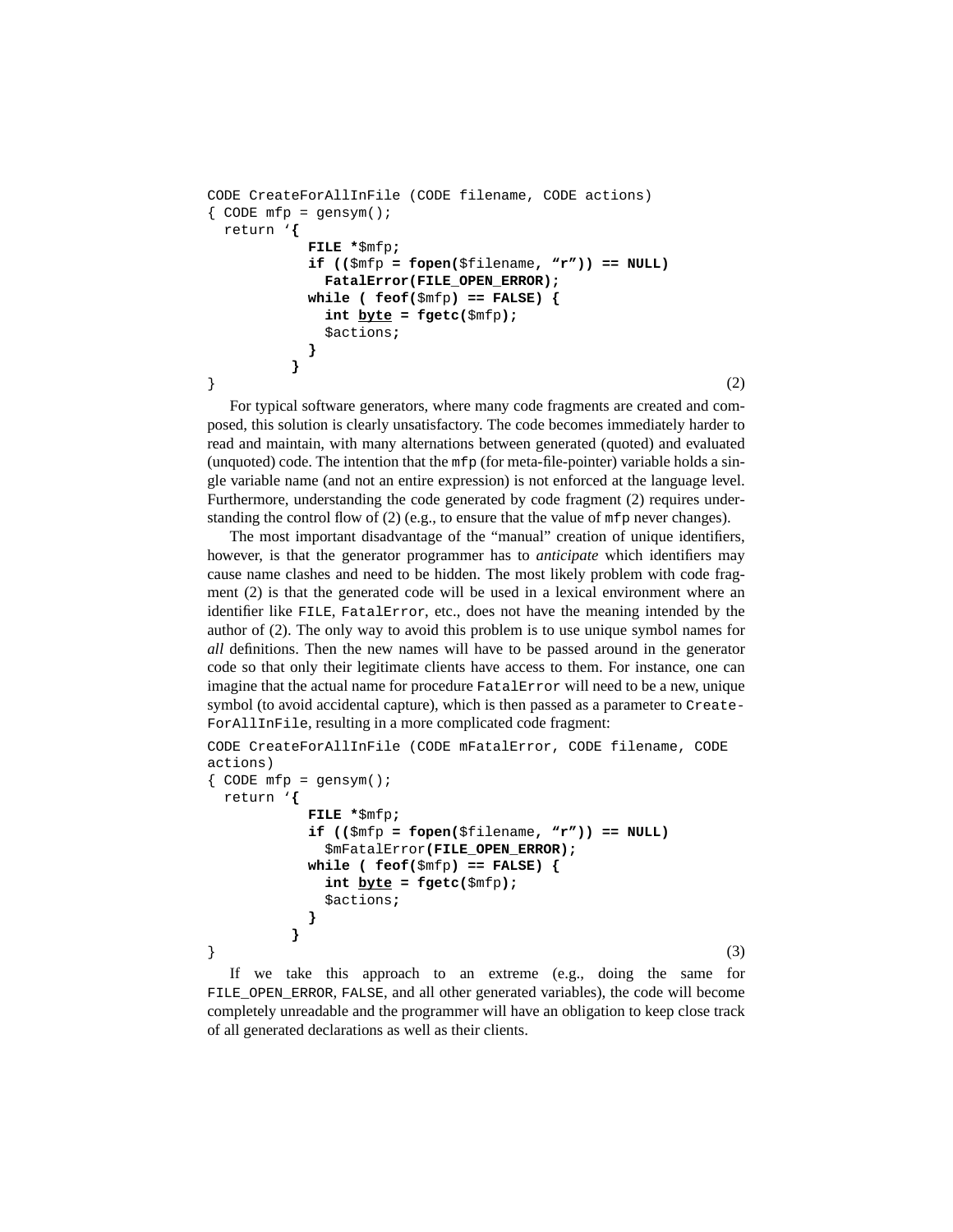**Second Approach: Hygienic Macros.** Another way to satisfy the scoping requirements for the two generated variables, is through a hygienic mechanism, such as those proposed in the work on hygienic macro expansion (e.g., [5], [7], [8], [10], [11]). Hygienic mechanisms work by making generated declarations *by default invisible* outside the pattern or template (e.g., macro) that introduced them. In the example of (1), this would mean that both the declaration of fp and that of byte will be invisible to code in actions. Since this is not desirable in the case of byte, the hygiene must be explicitly broken. In the hygienic macros work, this case is considered to be a rare exception.<sup>3</sup> Carl's hygienic mechanism [5] even attempts to automatically detect common patterns that require breaking the hygiene. Additionally, lexically-scoped hygienic macros [7][8] use the lexical environment of the generation site as the lexical environment of the generated code (a property called *referential transparency*).

The problem with using this approach in software generators is that it is not possible to reliably deduce the scope of a variable from the lexical location of the code that generates its declaration. In particular there are two important differences between macros and software generators:

**1.** Macros are (more or less) self-contained units. There is a clear distinction between the macro code and the code that is passed as a parameter to the macro. This is not the case with software generators. The code generating a declaration is not, in general, in close lexical proximity of the code generating a reference to that declaration.

**2.** The lexical environment of a program-generating code fragment cannot be identified with the lexical environment of the generated code in software generators. (In hygienic macro terminology: referential transparency is not meaningful.) For instance, we could even have the generator be in a different language than the generated code (e.g., unquoted code could be in Java, quoted code in C). In contrast, lexically scoped macros use the lexical environment of the macro definition to determine the binding of all references generated by the macro.

The first point is a result of observation. The transformations in most software generators interleave generating code with arbitrary computation more often than macros. In this way, it is hard to identify a self-contained program fragment *in the generator* that will be identified with a scope in the generated program.

To see the second point, consider again code fragment (1), reproduced below for easy reference.

```
CODE CreateForAllInFile (CODE filename, CODE actions)
{ return '{
            FILE *fp;
            if ((fp = fopen($filename, "r")) == NULL)
              FatalError(FILE_OPEN_ERROR);
            while ( feof(fp) == FALSE) {
```
 $3$  For instance, we read in [7]: "We here ignore the occasional need to escape from hygiene."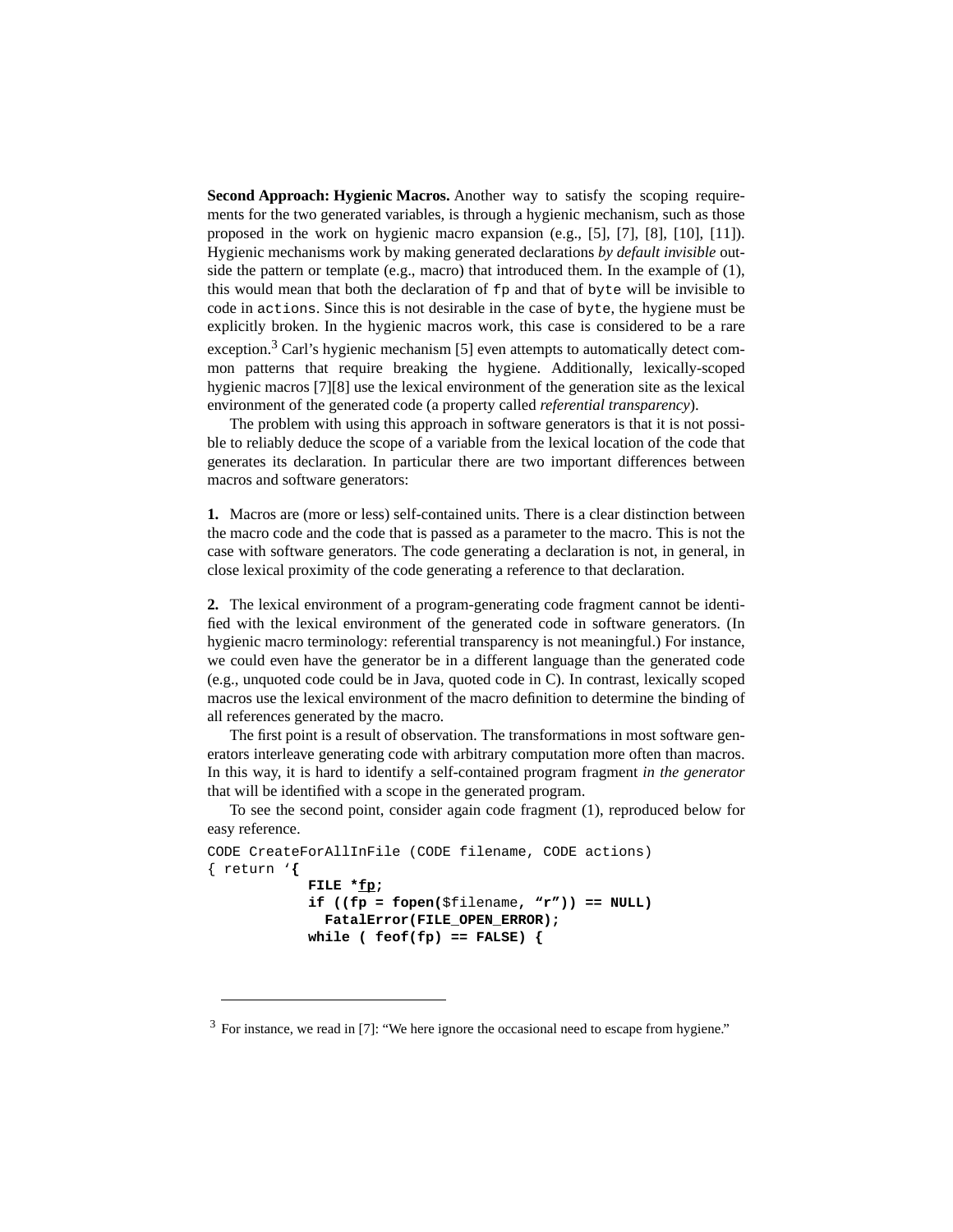```
int byte = fgetc(fp);
    $actions;
  }
}
```
CreateForAllInFile has several dependencies to other generated code (e.g., the FILE type identifier, the FatalError function, the FALSE constant, etc.). In the case of lexically-scoped macros such dependencies are resolved at the site of the macro definition. This would be equivalent to trying to find bindings for FILE, FatalError, etc., in the program site where CreateForAllInFile is defined. This approach is not valid for software generators. *For instance, the* FatalError *routine may not be declared as a routine in the generator or a standard library, but instead exist only in the generated program*. Hence, the declaration of FatalError must be non-hygienic so that the code fragment generated by CreateForAllInFile can access it.

## **3 Generation Scoping**

}

## **3.1 Generation Environments**

Because of the differences between macros and software generators, we cannot hope to achieve the same degree of automation for software generators as with hygienic lexically-scoped macros. Nevertheless, we can still do better than manually generating new symbols, as in example (3) of Section 2. This is the purpose of generation scoping. Generation scoping is a mechanism that represents lexical environments in the generated program as first-class entities. In this way, the generator has control of the scoping of the generated program, beyond that offered by the target programming language.

To support lexical environments as first-class entities, generation scoping adds a new keyword, environment, to the language in which the program generator is written. Its syntax is:

#### environment (<generation-environment>) <statement>;

where statement contains one or more quoted expressions. The generationenvironment is an expression that yields a value of type ENV. ENV is a type used to represent environments and only has a constructor and equality function defined (i.e., we can only create new values of type ENV and compare them with existing ones). The constructor for environments, new\_env, can take an arbitrary number of arguments whose values are other environments. These environments become the *parents* of the newly created environment (the *child*). All variable declarations in a parent become visible to the child environment. Like traditional scoping mechanisms, variable bindings of the child eclipse bindings with the same name in the parent.

An example use of environment in code implementing our example text file traversal follows below: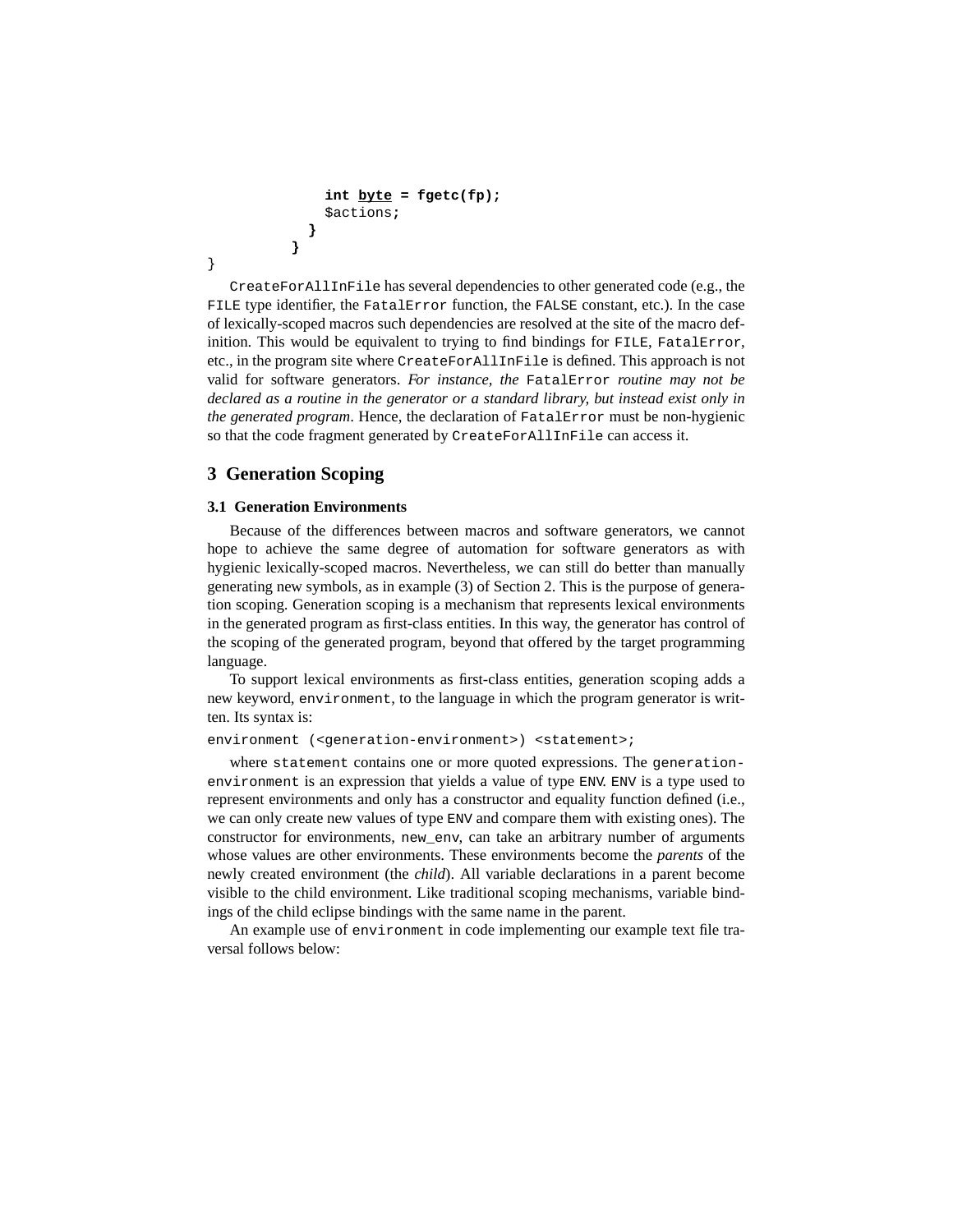```
CODE CreateForAllInFile (ENV p, CODE mtbyte, CODE filename,
                     CODE actions)
{
 environment(new_env(p))
   return '{
           FILE *fp;
           if ((fp = fopen($filename, "r")) == NULL)
             FatalError(FILE_OPEN_ERROR);
           while ( feof(fp) == FALSE) \{int $mtbyte = fgetc(fp);
             $actions;
           }
          }
\} (4)
```
To generate code using the quote operator, an environment needs to be specified. In this way, the code represented by actions can never access variable fp (as fp is generated in a new environment—which becomes a child of an environment passed into the function). At the same time, if the variable represented by mtbyte is generated in the same environment as actions, they are visible to each other. This is the case with most straightforward uses of this function. For instance:

```
environment(e)
 result =
   CreateForAllInFile(global_env, 'byte, '("file.txt"),
                   'putchar(byte) ); (5)
```
Comparing code fragments (4) and (3), we can see why using environments is more convenient than manually handling variables by creating new symbols. In particular, there are several important advantages:

**1.** The generator programmer does not need to explicitly state which variables get "closed" in the right lexical environment. *All* declarations generated under an environment statement will be automatically added to the corresponding environment. Additionally, the generator programmer does not need to explicitly retrieve the binding for a certain identifier. *All* references (e.g., to fp, but also to FILE, FatalError, fopen, etc., above) are interpreted relative to that environment. *This means that, if a code fragment is generated in the intended environment, it can later be used without problems in a local context, even if the local context contains different bindings for the same identifiers.* For example, in code fragment (5), above, if global\_env has the intended declaration for, e.g., FILE, it will not subsequently matter if the generated code fragment is output in the middle of a function where FILE means something different. The reference will always be to the FILE type variable defined in the environment represented by global\_env.

**2.** The alternation between executed and generated code is avoided. There is no need to unquote code just to supply a unique symbol name.

**3.** Declarations are treated as a group, instead of individually. In the above example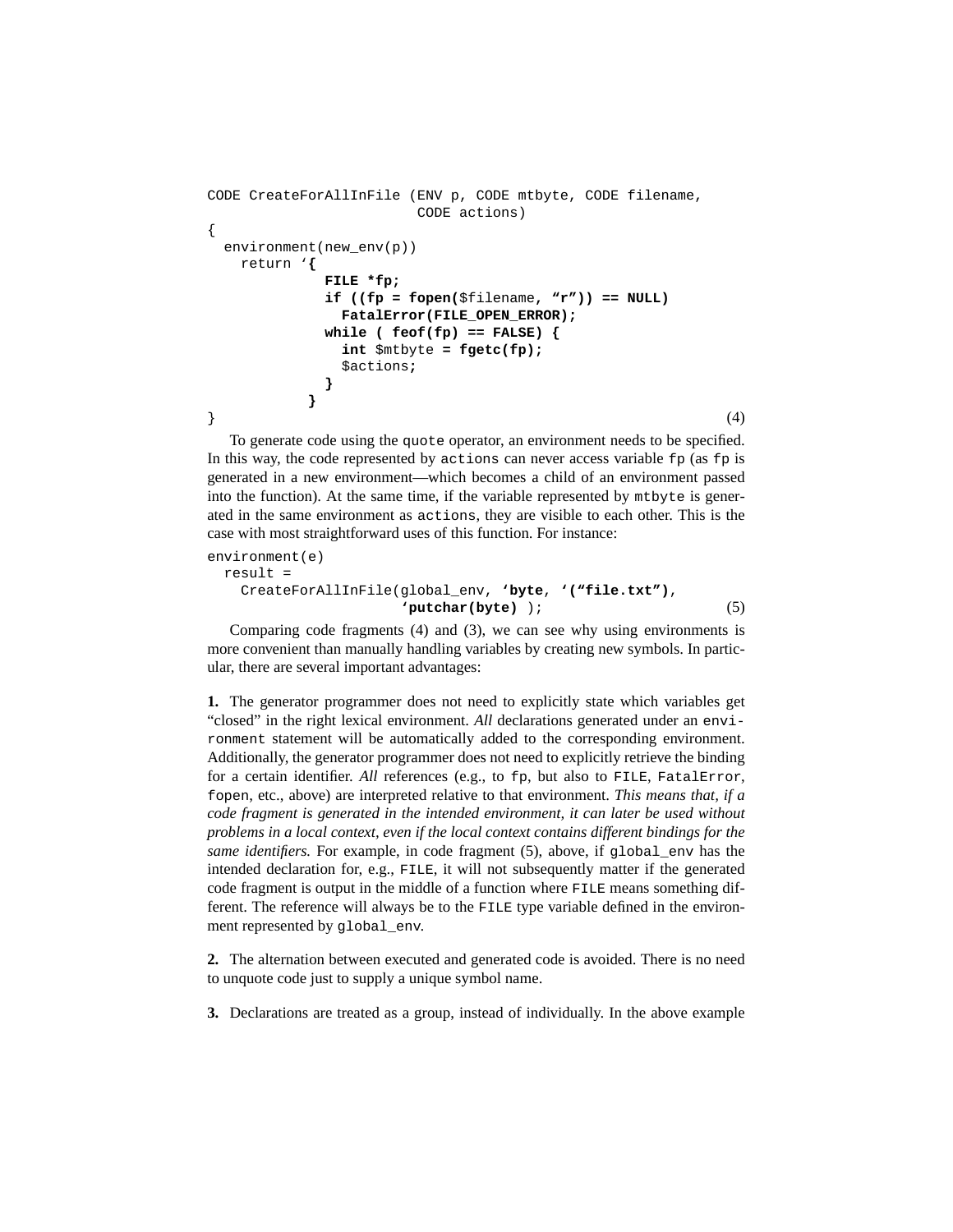there is only one variable declared, so this is not really an advantage. In quoted code with several generated declarations, however, handling environments is easier than handling all new symbols individually. Of course, the same grouping effect could be achieved by using a mapping data structure in the generator code. The advantage of generation scoping is that the data structure is now integrated in the language and insertions and lookups are implicit (i.e., the programmer never has to specify them see the first point above).

#### **3.2 Implementation Issues**

It is perhaps worth stressing again that the main advantage of generation scoping is that the generator programmer is relieved of the responsibility of adding declarations to environments and looking up identifier bindings in those environments. That is, the implementation of quote will determine whether a generated identifier is actually a declaration (of a variable, function, type, etc.) or a reference to an existing entity. Each environment has a symbol table and a collection of pointers to the parent environments. In case an identifier represents a declared entity, it is added to the current environment's symbol table together with a corresponding generated unique name for the declared entity. When a generated identifier is a reference, it will be looked up in the appropriate environment's table and, if it is not there, in the parent environments recur-

sively.<sup>4</sup> The result of the identifier lookup is the unique generated name for the matching declaration. In this way, no accidental reference to the wrong variable, type, function, etc., can occur, as long as the environments are set up properly.

As is well-documented in the work on hygienic macros [7][10], determining the syntactic role of an identifier (i.e., whether it is a declaration or a reference) is hard when the entire program has not yet been generated. For instance, consider the program-generating function:

```
CODE CreateDclOrRef (CODE type) {
  return '{ $type newvar = 10 };
}
```
In most programming environments,  $5$  it is impossible to tell before the code is generated whether the generated code declares newvar or refers to an existing variable of the same name. If the parameter type holds the type specifier **'int**, then newvar is being declared. If, on the other hand, it holds the operator **'\***, it is not. This problem has been studied extensively in the hygienic macro community and the common approach is to employ a "painting" algorithm that marks each identifier with the environment where it was created. It is easy to adapt this approach to generation scoping:

<sup>&</sup>lt;sup>4</sup> In case a matching declaration is found in multiple parent environments, the unique name returned is determined by a depth-first search of the parent tree, based on the order parents were specified in the new\_env constructor. This is, however, an arbitrary default and not fundamental to the system's operation.

<sup>5</sup> This is not true for the Intentional Programming system, where the most mature version of generation scoping was implemented. The system fundamentally distinguishes (at the editor level, even) between declarations and references, so that a single code fragment cannot be used to create both.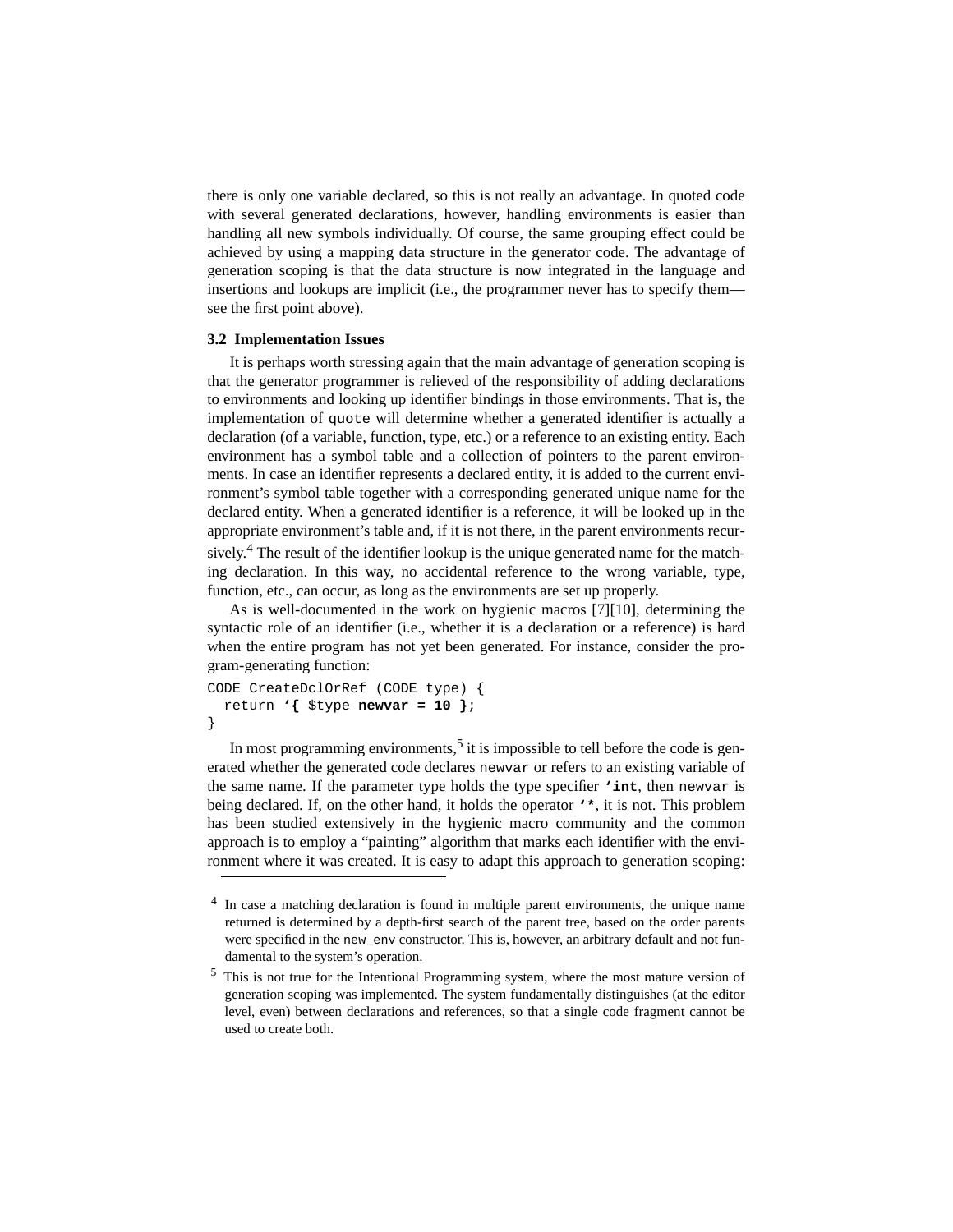After all the code has been generated, the marked declarations can be matched to marked references (assuming they came from the same environment). Remaining references can then be just unmarked, so that they become free references and can refer to externally declared symbols. A more thorough discussion on implementing a "painting" algorithm for program generation can be found in [11].

## **4 Generation Scoping in DiSTiL**

Generation scoping was implemented as part of IP (Intentional Programming) [13], a general-purpose transformation system under development by Microsoft Research. It was subsequently used to build the DiSTiL software generator [14] as a domain-specific extension to IP. DiSTiL is a generator that follows the GenVoca [3] design paradigm. GenVoca generators are a class of sophisticated software generators that synthesize high-performance, customized programs by composing pre-written components called *layers*. Each layer encapsulates the implementation of a primitive feature in a target domain. The DiSTiL generator is essentially a compiler for the domain of container data structures. Complex container data structures are synthesized by composing primitive layers, where each layer implements either a primitive data structure (e.g., ordered linked lists, binary trees, etc.) or feature (sequential or random storage, logical element deletion, element encryption, etc.). Code for each data structure operation is generated by having each layer manufacture a code fragment (that is specific to the operation whose code is being generated) and by assembling these fragments into a coherent algorithm.

Generation scoping was indispensable in the implementation of DiSTiL. Even relatively short DiSTiL specifications (around 10-20 lines) could generate thousands of lines of optimized code. Due to the complexity of the generated code, as well as the flexibility of parameterization (a layer could be composed with a wide variety of other layers), maintaining correct scoping for generated code would have been a nightmare without generation scoping. In fact, initially we had attempted to implement DiSTiL with manual resolution of generated references (by generating unique symbols, as in code fragment (3)). *The sheer difficulty of this task was what motivated generation scoping in the first place.*

Generation scoping is used in DiSTiL not only to ensure the correctness of references to global declarations (e.g., library functions) but also to overcome the scoping limitations of the target language (C). With generation scoping, DiSTiL effectively manages different namespaces for every layer in a composition. In this way, there are no clashes between identically named variables introduced by different layers (or different instances of the same layer). At the same time, the code is simplified by having namespaces connected appropriately so that generated code can access all the required declarations without explicit qualification.

DiSTiL data structures consist of three distinct entities: a container, elements, and iterators (called *cursors*). Generated variables are grouped together into a common environment according to the entity to which they are related. For instance, all declarations related to the cursor part of a doubly linked list will belong in a single generation environment. These variables need *not* belong to a single lexical context. For example, variables in an environment may be global, or local, or fields of a record type. Thus,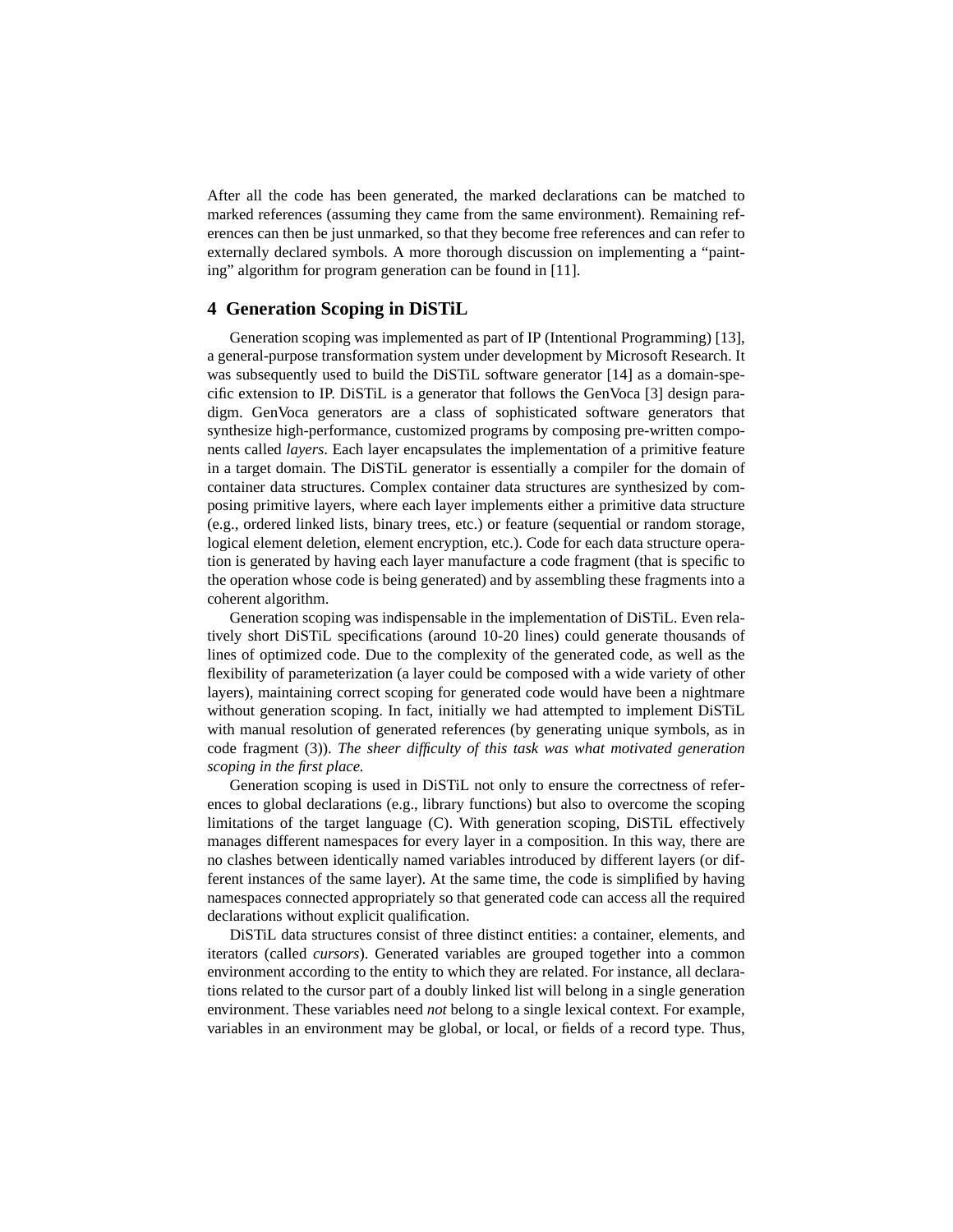variables of an environment could belong to slices of many different lexical contexts in the generated program. In this way, the environment acts as a generator-managed namespace mechanism for the target language.

Consider the following organization used in DiSTiL (and, in fact, also in P3). In general, there is a many-to-one relationship between cursors and containers (i.e., there can be many cursors—each with a different retrieval predicate—per container). So using a single generation environment to encapsulate both cursor *and* container data members is not possible. Instead, separate environments are defined for every cursor and container. The ContGeneric environment encapsulates element data members (because element types are in one-to-one correspondence with container types) and generic container-related variables (including the container identifier). The Curs-Generic environment encapsulates generic cursor-related variables (including the cursor identifier). By making ContGeneric a parent of CursGeneric, code for operations on containers (which do not need cursors) can be generated using the ContGeneric environment, while code for operations on cursors (which also reference container fields) is generated using the CursGeneric environment. Figure 1(a) depicts this relationship.



Figure 1: Hierarchical Organizations of Environments in DiSTiL

As mentioned earlier, a hallmark of GenVoca layers is that they encapsulate refinements of multiple classes. Each DiSTiL layer refines cursor, container, and element types by adding layer-specific data members. The data members added to the container and element types by layer  $L_i$  are encapsulated by environment  $Cont_i$  which is a child of ContGeneric. Similarly, data members added by  $L_i$  to the cursor type are encapsulated by environment Curs; which is a child of both CursGeneric and Cont; (because cursors of layer L<sup>i</sup> reference layer-specific container-data members as well as layer-specific cursor data members). Figure 1(b) shows this hierarchical organization of environments.

To illustrate these ideas, consider an ordered doubly-linked list layer. This layer would refine elements by adding next and prev fields, and would refine containers by adding first and last fields. This refinement can be accomplished by a Refine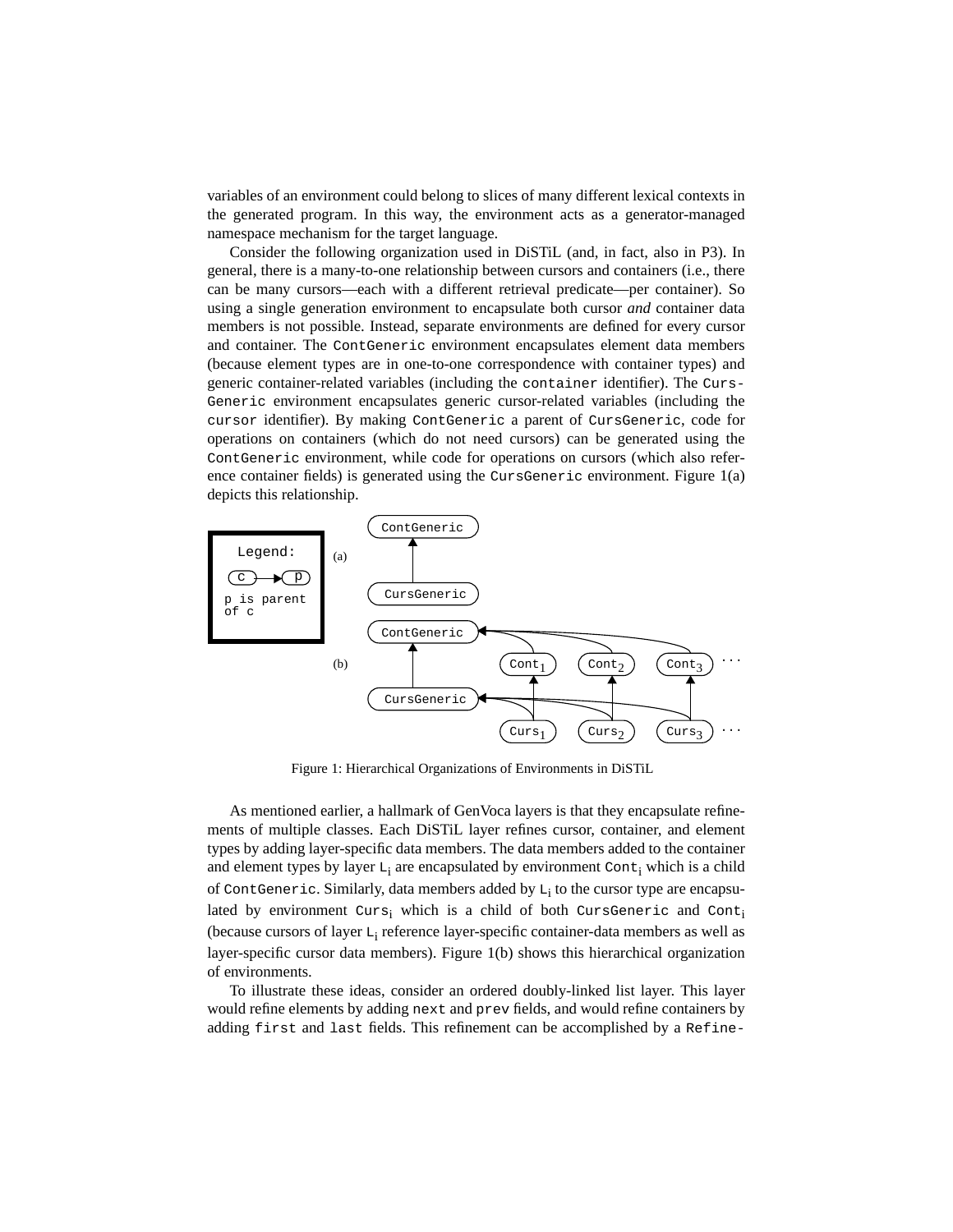Types() method: elem\_type, cont\_type, and curs\_type are code fragments that respectively define the set of variables (data members) in element, container, and cursor classes. When RefineTypes() is called with these code fragments as parameters, the next, prev, first, and last fields are added to the element and container types. As these fields are always used together, they are declared within a single environment Cont (which is equal to some  $\text{Cont}_{\text{i}}$  of Figure 1):

```
void RefineTypes( CODE *elem_type, CODE *cont_type, ENV Cont) {
  environment(Cont) {
    *elem_type = '{ $(*elem_type); element *next, *prev; };
    *cont_type = '{ $(*cont_type); element *first, *last; };
  }
}
```
It is common in a composition of GenVoca layers that a single layer appears multiple times. An example in DiSTiL would be linking elements of a container onto two (or more) distinct ordered lists, where each list has a unique sort key. Every list layer adds its own fields to the element and container types. Maintaining the distinction among these fields (so that the code for the j-th list will only reference its own fields next<sub>j</sub>, prev<sub>j</sub>, etc.) is simple using generation environments as organized in Figure 1. Each copy of the list layer will have its own generation environments  $\text{Cont}_{j}$  and  $\text{Curs}_j$ , and all code generated by that copy would always use these environment variables.

For an example, consider the Remove method for ordered doubly-linked lists, appearing below. Let Remove\_Code be the code that is to be generated for removing an element from a container. The Remove method for ordered doubly-linked lists adds its code (to unlink the element) when it is called (the code that actually deletes the element is added by another layer). Thus, given Remove\_Code and the environment Curs (equal to some Curs<sub>i</sub> of Figure 1), Remove() adds the unlinking code where the next, prev, etc. identifiers are bound to their correct variable definitions.

```
void Remove( CODE *Remove_Code, ENV Curs ) {
  environment(Curs) {
    *Remove_Code ='{ Element *next_el = cursor->next;
                     Element *prev_el = cursor->prev;
                     $(*Remove_Code);
                      if (next_el != null)
                       next_el->prev = prev_el;
                     if (prev_el != null)
                       prev_el->next = next_el;
                     if (container->first == cursor.obj)
                       container->first = next_el;
                      if (container->last == cursor.obj)
                       container->last = prev_el; };
  }
}
```
Note that the bindings of identifiers cursor, container, and next in this template exist in three different generation environments: container is in ContGeneric, cursor in CursGeneric, and next in Cont<sub>i</sub>. Nevertheless, all of them can be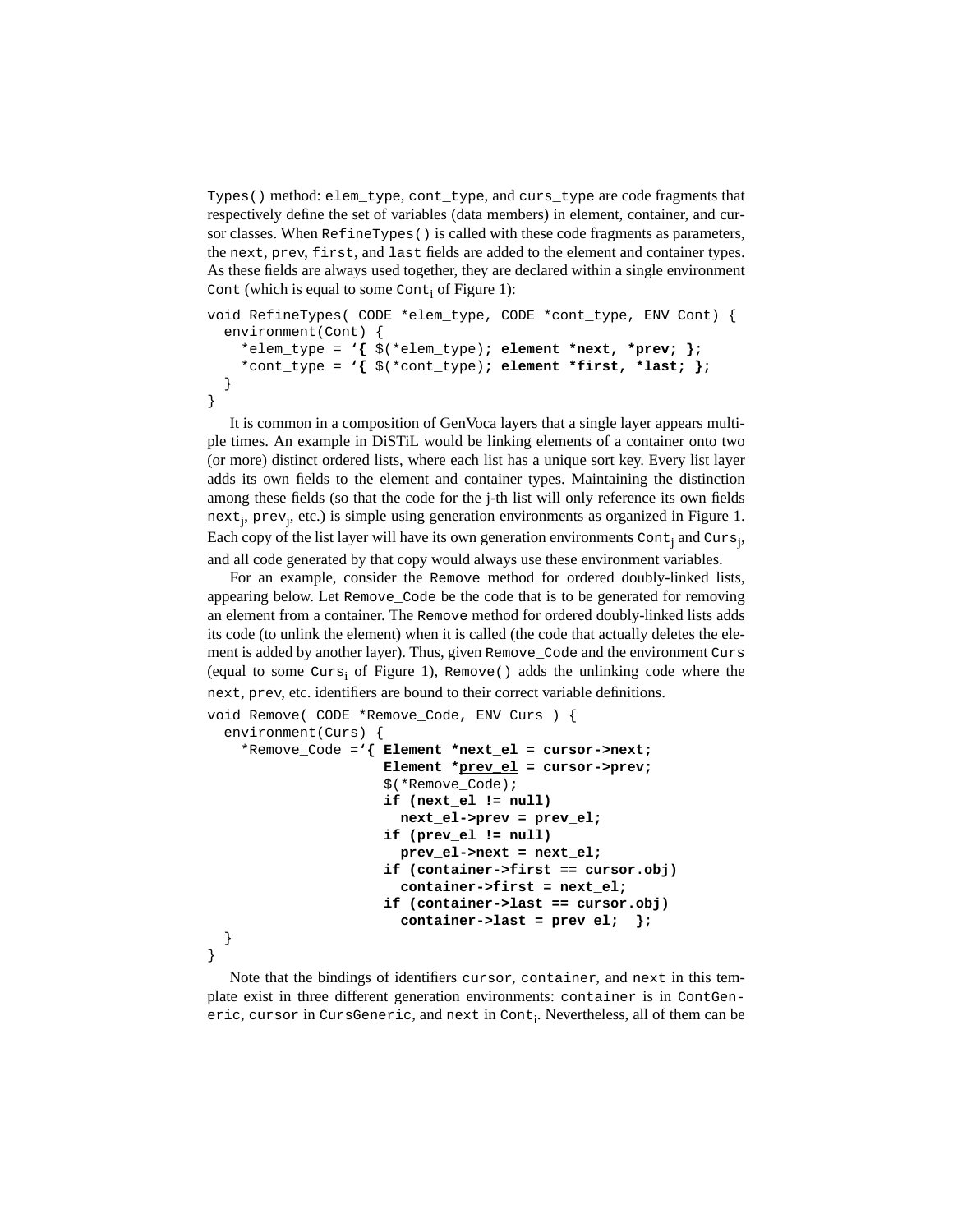accessed from environment Curs (following its parent links), so this is the only environment that needs to be specified. Note also that there are two generated temporary declarations in this code fragment, which are completely protected from accidental reference.

This example is convenient for demonstrating the benefits of generation scoping. We attempt to show these benefits by speculating on the alternatives. Clearly the above code fragment has many external generated references, so default hygiene is not really an option. The generator writer has to explicitly create new symbols (as in code fragment (3)) for the declarations of container, cursor, etc. (not shown). Instead of managing all the new symbols individually, the generator writer could set up a data structure *in the generator (unquoted) code* to maintain the mappings of identifiers to variables. Then the writer could use explicit unquotes to introduce the right bindings. Given that declarations need to be inserted in the data structure explicitly and references need to be looked up explicitly, the code would be much more complicated. One can add some syntactic sugar to make the code more appealing. For instance, we can use \$\$(ds, id) to mean "unquote and lookup identifier id in bindings data structure ds". Similarly, we can use \$%(ds, id) to mean "unquote and add variable id in bindings data structure ds". Even then, the code would be practically unreadable:

```
void Remove( CODE *Remove_Code, BindingDS ds ) {
  *Remove_Code =
    '{ $$(ds, Element) *$%(ds, next_el) =
         $$(ds, cursor)->$$(ds, next);
       $$(ds, Element) *$%(ds, prev_el) =
         $$(ds, cursor)->$$(ds, prev);
       $(*Remove_Code);
        if ($$(ds, next_el) != null)
         $$(ds, next_el)->$$(ds, prev) = $$(ds, prev_el);
       if ($$(ds, prev_el) != null)
         $$(ds, prev_el)->$$(ds, next) = $$(ds, next_el);
       if ($$(ds, container)->$$(ds, first) ==
           $$(ds, cursor).$$(ds, obj))
         $$(ds, container)->$$(ds, first) = $$(ds, next_el);
        if ($$(ds, container)->$$(ds, last) ==
           $$(ds, cursor).$$(ds, obj))
         $$(ds, container)->$$(ds, last) = $$(ds, prev_el); };
}
```
As outlined earlier, generation scoping improves over this code in three ways: First, no explicit data structure insertions/lookups need to be performed (e.g., there are no \$\$ and \$% operators). Second, no explicit escapes are introduced—there is no alternation between quoted and unquoted code. Third, the grouping of variables is implicit—there is no need to repeatedly refer to a data structure like ds.

## **5 Related Work**

Given our prior discussion of hygienic macros, here we will only touch upon a few other pieces of related work.

The environments used in generation scoping are similar to syntactic environments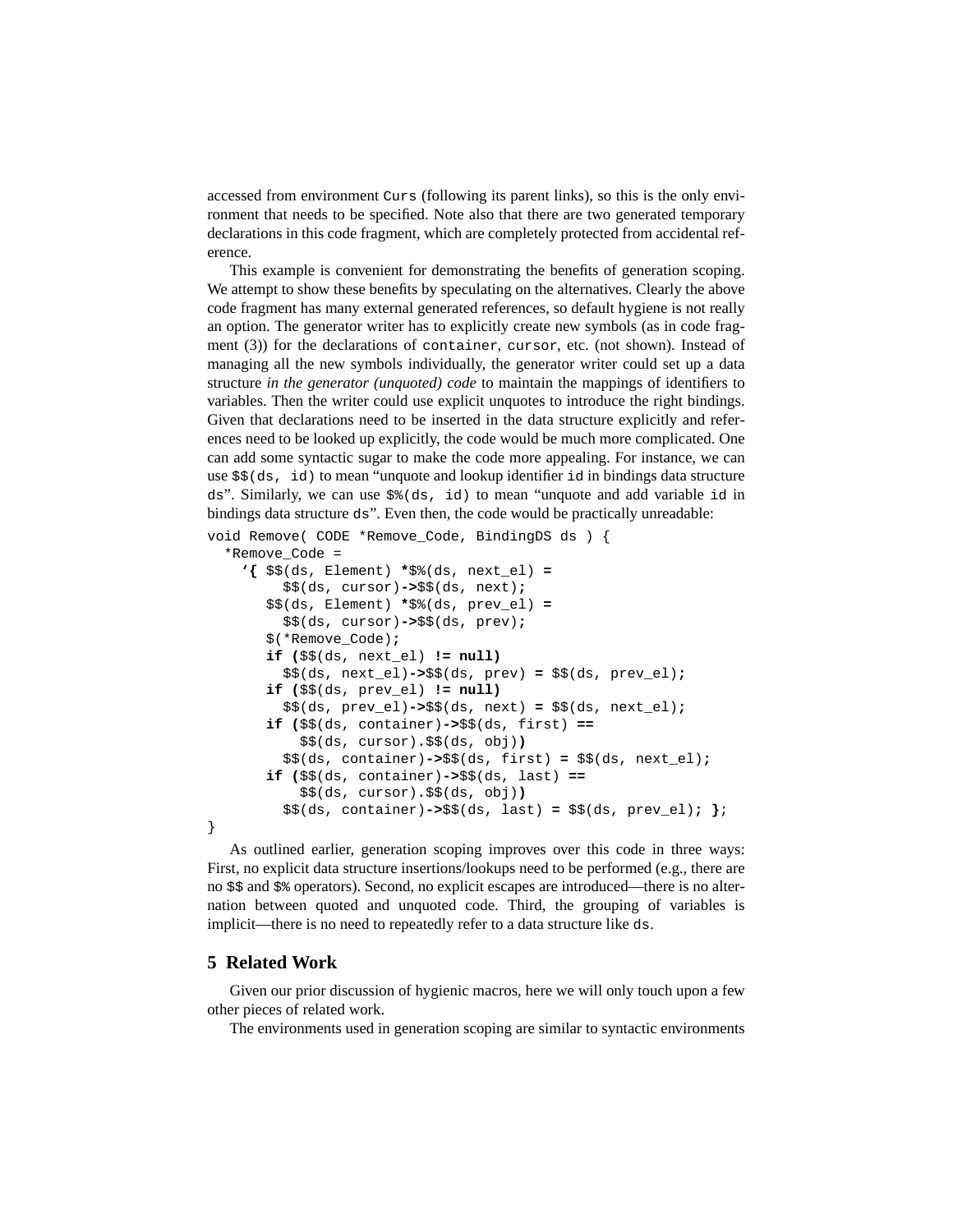in the s*yntactic closures* work [4][9]. In syntactic closures, environments are first-class entities and code fragments can be explicitly "closed" in a lexical environment. Nevertheless, there are significant differences between the two approaches: Syntactic closures environments can only capture the set of variables that are lexically visible at a specific point in a program.<sup>6</sup> In contrast, our environments can be arbitrary collections of bindings (i.e., smaller sets of lexically visible variables) and can be organized hierarchically. More importantly, however, declarations are added to generation scoping environments implicitly by generating (quoting) code that declares new variables. Thus, our approach is much more automated than syntactic closures and is ideally suited to software generators (where the lexical environment is being built while code is generated). Also, generation scoping can be used to implement the hygienic, lexically-scoped macros of [7], unlike syntactic closures, which cannot be used to implement hygienic macro expansion, as explained in [7].

Generation scoping is concerned only with maintaining correct scoping for generated code fragments. Other pieces of work deal with various other correctness properties of composed code fragments. Selectively, we mention some work on the problem of ensuring type correctness for generated programs, both for two-stage code [12] (i.e., generator and generated code) and multi-stage code [15] (i.e., code generating code that generates other code, etc.).

#### **6 Conclusions**

Program generation is a valuable technique for software development that will become progressively more important in the future. In this paper we have shown how to address the scoping issues that arise in software generators. We have presented generation scoping: a general-purpose, domain-independent mechanism to address all scoping needs of generated programs. Generation scoping can make writing and maintaining software generators easier. Its capabilities were proven in the implementation of the DiSTiL [14] and P3 [1] generators.

The future of software engineering lies in the automated development of wellunderstood software. Program generators will play an increasingly important role in future software development. We consider generation scoping to be a valuable language mechanism for generator writers and hope that it will be adopted in even more extensible languages and transformation systems in the future.

## **Acknowledgments**

Support for this work was provided by Microsoft Research, and the Defense Advanced Research Projects Agency (Cooperative Agreement F30602-96-2-0226). We would like to thank an anonymous referee for his/her useful suggestions.

 $6\,$  In the original syntactic closures work [4] this point was almost always the site of the macro call. Later, syntactic environments were used to represent macro definition sites, as well (see, for instance, [9]).